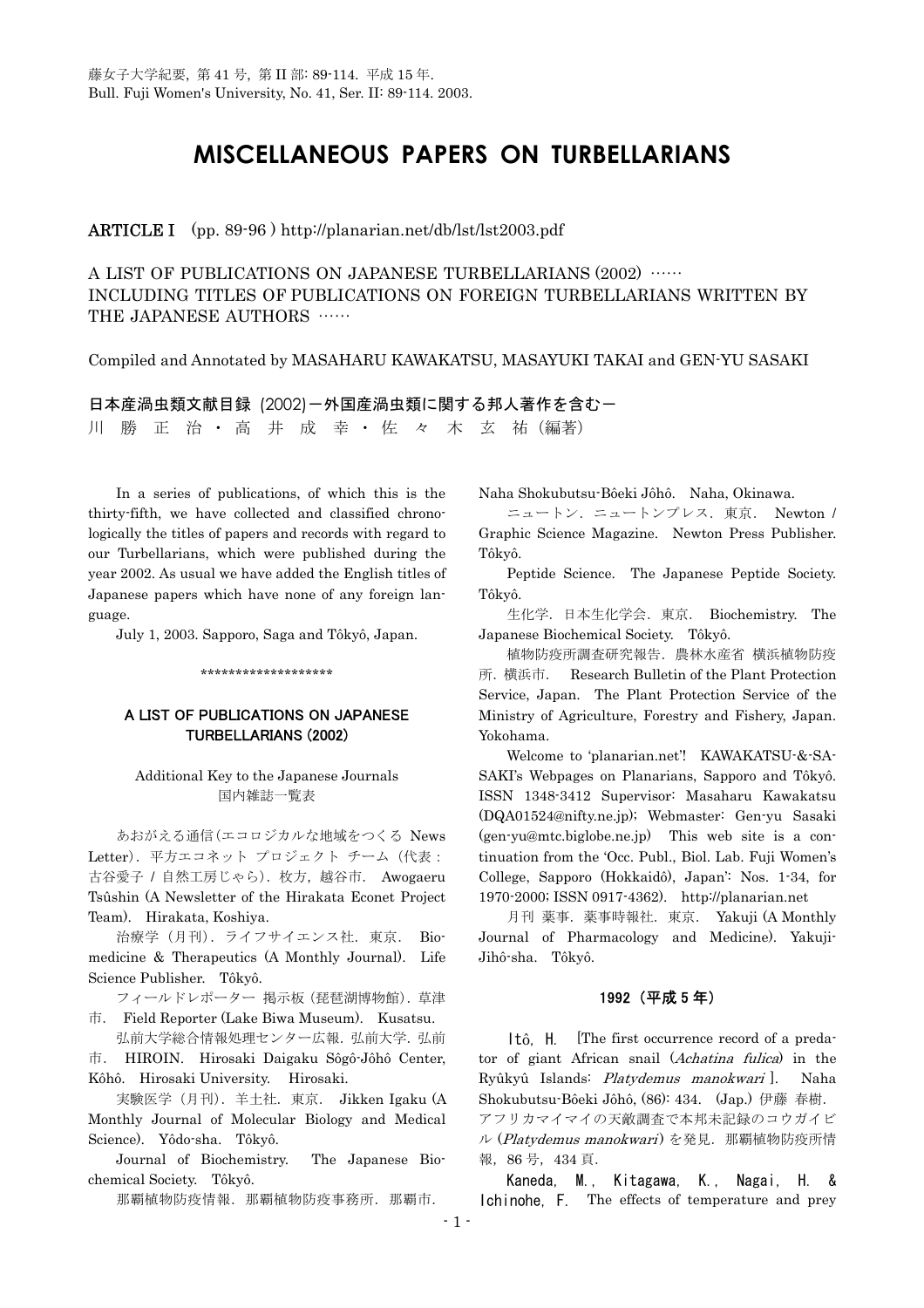species on the development and fecundity of Platydemus manokwari de Beauchamp (Tricladida: Terricola: Rhynchodemidae). Res. Bull. Plant Protect. Service, Japan, (28): 7-11.

 Nishikawa, ? (only the family name is given). [A survey of natural enemy of a giant African snail in Ryûkyû]. Naha Shokubutusu-Bôeki Jôhô, (86): 431. (Jap.) 西川 ? アフリカマイマイの天敵に関する調査. 那覇植物防疫所情報, 86号, 431 頁.

### 1995 (平成 8 年)

Anon. [Miyama-uzumushi (Phagocata vivida (Ijima et Kaburaki, 1916)) in Hyôgo Prefecture]. In: "Red Data Book Hyôgo", pp. 33, 102, 280. Kankyô-kanri-ka, Kankyô-kyoku, Hoken-Kankyô-bu, Hyôgo Pref., Kôbe. (Jap.) 無記名.ミヤマウズムシ Phagocata vivida. 兵庫県保健環境部 環境局環境管理 課(編),兵庫県の貴重な自然一兵庫県版レッドデータブ ック,33 頁,102 頁,280 頁.名称だけ.財団法人 兵庫 県環境科学技術センター,神戸.

#### 1998 (平成 11 年)

 Kagei, M. [Current topics of parasitic helminthiasis - 2]. Yakuji, 30,  $(11)$ : 133-146  $(2389-2402)$ . (Jap.) 影井 昇.最近話題の寄生虫病 (2).月刊薬事,30 巻,11 号,133-146 頁 (2389-2402 頁).

Note. Kagei (1998) cited the record of Ash (1976). A natural infection with third stage larvae of Angiostrongylus cantonensis were found in a land planarian species from New Caledonia (cf. Alicata, 1962, 1964; Alicata & Jindrak, 1970).

 Nî-mura, F. [Distribution and ecology of freshwater planarians in the Azumi district, Nagano Prefecture, Honshû, Japan]. In: The Editorial Commitee of Azumi-Sonshi (ed.), "Azumi-Sonshi", vol. I, Nature, pp. 610-613. (Jap.) 新村文男.プラナリアの分布と生 態. 安曇村誌編纂委員会(編), "安曇村誌", 第1巻(自 然),第 5 章,610-613 頁. 安曇村(南安曇郡),長野県.

#### 1999 (平成 12 年)

 Kobayashi, M., Takezawa, S., Hara, K., Yu, R., Umesono, Y., Agata, K., Taniwaki, M., Yasuda, K. & Umesono, K. Identification of a photoreceptor cell-specific nuclear receptor. Proc. Natl. Acad. Sci., USA, 96: 4814-4819.

#### 2001 (平成 13 年)

Asami, M., Nakatsuka, T., Hayashi, T. & Agata,

 $K$ . Study on planarian regeneration  $-$  planarian stem cell system. Jikken Igaku, 19 (15: An Extra No.): 174-179 (2096-2101). (Jap.) 浅見真紀・中塚剛 史・林 哲太郎・阿形清和.プラナリアにおける再生研究 ープラナリア幹細胞に迫る.実験医学,19巻,15号(増 刊), 174-179 頁 (2096-2101 頁). 特集号の第 2 章 再生 医学・再生医療の現状と可能性の 3 節.

Ito, H., Saito, Y., Watanabe, K. & Orii, H. Epimorphic regeneration of the distal part of the planarian pharynx. Dev. Genes. Evol., 211: 2-9.

Shibata, N., Ogawa, K. & Agata, K. [Planarian stem cell system and regeneration]. Biomedicine & Therapeutics, 35, (10): 11-15 (1035-1039). (Jap.) 柴田典人·小川和也·阿形清和. 幹細胞システム と再生.治療学,35 巻,10 号,11-15 頁(1035-1039 頁).

Timoshkin, O. A. (ed.). Annotirovannyĭ Spisok Fauny Ozera Baĭkal i Ego Vodosieornogo Bacceĭna, Tom I, Ozera Baĭkal. Kniga 1. 1-831 pp. + 16 color photographic pages. Nauka, Novosibirsk. English title: Index of Animal Species Inhabiting Lake Bakal and Its Catchment Area. Vol. I, Lake Baikal.

Note. This volume contains Articles on Turbellarians on pp. 18-19, 32-35, 76-77, 89-92, 196-227. (Essentially in Russian, with several English sections.)

## 2002 (平成 14 年)

Agata, K. [Planarian regeneration]. In: Program of the Memorial Public Lecture of Science at the Occasion of a Semicentennial of the 'RIKEN Kôbe' which will be held in Kôbe, on July 8, 2002. http://www.riken.go.jp/r-world/event/2002/publicp/ index.html By title only. (Jap.) 阿形清和. 切っても 切ってもプラナリア…再生の不思議. 第24回理化学研究 所 科学講演会. 発生・再生研究が切り拓く未来. 神戸研 究所の開所を記念して.(神戸,平成 14 年 7 月 8 日).プ ログラム(上記 URL).標題だけ.

Agata, K. [Planarian regeneration]. Newton (Graphic Science Magazine), 22, (9): 135. An announcement of the Memorial Public Lecture of Science at the Occasion of a Semicentennial of the 'RIKEN Kôbe' on July 8, 2002. (Jap.) 阿形清和.切っても切っ てもプラナリア…再生の不思議.「第 24 回理化学研究所 科学講演会のお知らせ」-「発生·再生研究が切り拓く世 界」(神戸,平成14年7月8日)の講演標題(+プラナリ アの切断・再生写真).ニュートン,22 巻,9 号,135 頁.

Agata, K. [A new evolutional thinking from the cytological viewpoint: Studies on planarians of the 21st Century (1)-(3)]. Sci. Jour. Kagaku, Tôkyô, 72: 164-168, 365-370, 481-484, front cover page (fig.) and 644-647. (Jap.) 阿形清和.細胞から見た新しき進化論 21 世紀のプラナリア研究 (1); 同 (2), (3): プラナリアか ら見た脳の進化 (Part I, Part II); 意外な組合せー進化と 再生医療. 科学, 72 巻, 2 号, 164-168 頁; 3 号, 365-370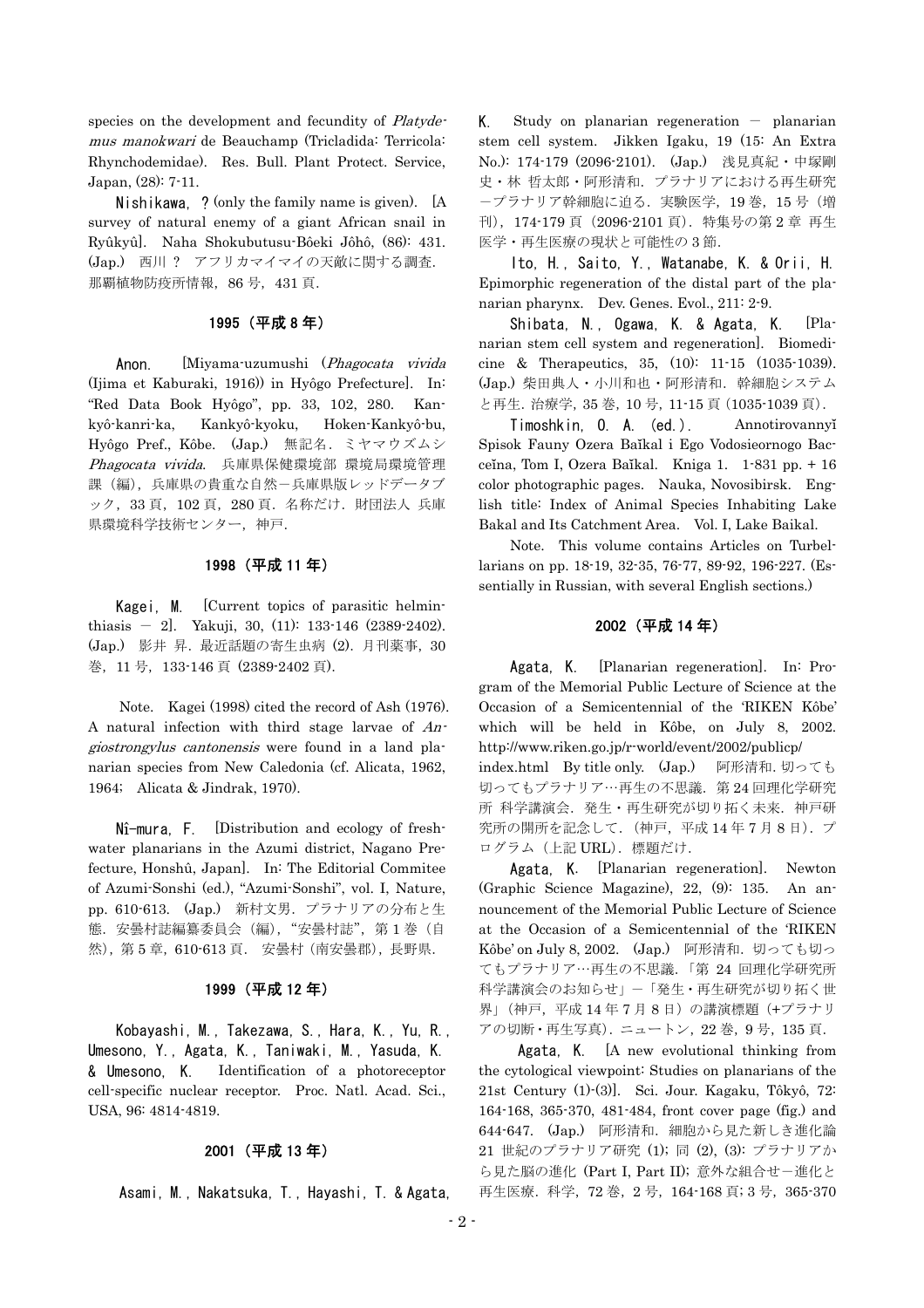頁; 4 号,481-484 頁; 6 号,表紙(図)+ 644-647 頁.

Agata, K. Stem cell system in planarians. Final Programme of the EURESCO Conferences: Cellular and Molecular Basis of Regeneration held at Castelvecchio Pascoli (near Pisa), Italy, on Aug. 31−Sept. 5, 2002, p. 3.

Agata, K. [Molecular and cytological study on the brain evolution and regeneration using planarians]. Title of his lecture as a Zoological Society Winner for 2002. Program of the 73rd Ann. Meet. of the Zool. Soc. of Japan held in Kanazawa, on September 24-27, 2002, p. 12. By title only. (Jap.) 阿形清和.「プラナリアを 用いた脳の進化と再生に関する分子・細胞生物学的研究」. 平成 14 年度日本動物学会賞 受賞者講演. 日本動物学会 第 73 回大会(金沢,平成 14年 9 月 24-27 日)予稿集, 12 頁. 標題だけ.

Agata, K. [Japanese abstract of the Zoological Society Prize Winners for 2002. Agata, K.: Molecular and cytological studies on planarian regeneration]. Biol. Sci. News, No. 369: 18-23 (z-76~z-81). (Jap.) 阿形清和.日本動物学会賞 研究の内容 プラナリアを用い た脳の進化と再生に関する分子・細胞生物学的アプローチ. 生物科学ニュース, 369号, 18-23 頁. (z-76~z-81 頁).

Agata, K. The Zoological Society Prize: Molecular and cellular approaches to planarian regeneration. Zool. Sci., 19: 1391-1392.

Anon. [Small aquatic animals observed under a stereomicroscope: Microturbellaria and Rotatoria (Rotifera − Conochilus)]. Awogaeru Tsûshin, Koshiya, (6): 2. (Jap.) 無記名. 実体顕微鏡の生きものたち: ウズ ムシ・テマリワムシ. あおがえる通信, 6号, 2頁.

Anon. [Newton Special: Animals observed by Darwin during the Voyage of H.M.S. Beagle]. Newton, Tôkyô, 22, (3): 24-51. (Jap.) 無記名.ニュートン スペシ ャル ビーグル号大航海記 ダーウィンの進化論を生んだ 種の起源への旅.ニュートン,22 巻,3 号,24-51 頁.う ち,'ダーウィンが航海で出会った生物たち(pp. 46-47)' に'プラナリア'があげられている.Darwin (1844) は, この論文で,プラナリア類 15 種を記載・報告しているが, 陸産種 (Tricladida, Terricola)と海産種 (Polycladida) を 含む.一部の陸産種を除いて,再同定は困難である(川勝 註).

Arita, S. [Ko'gaibiru: A brown bipaliid planarian found in Ôtsu City]; [Additional note]. Newsletter of the LBM Field Reporters (The Lake Biwa Museum, Kusatsu),  $(5)$  (=22 in the consecutive no.): 4, 9. (Jap.) 有田重彦.コウガイビル;コウガイビル追記. 琵琶湖博物館 フィールドレポーター 掲示板,5 号(通巻 22 号),4頁,9 頁.

Asada, A, Kusakawa, T., Orii, H., Agata, K. & Watanabe, K. Planarian cytochrome b<sub>561</sub>: Conservation of a six transmembrane structure and localization along the central and peripheral nervous system. Jour. Biochem., 131: 175-182.

Asami, M., Hatashi, T. & Agata, K. Culture and cellular characterization of planarian stem cell. Program of the 73rd Ann. Meet. of the Zool. Soc. of Japan held in Kanazawa, on September 24-27, 2002, p. 152. (Jap.) 浅見真紀・林 哲太郎・阿形清和.プラナリ ア幹細胞の培養及びその細胞特性について.日本動物学会 第 73 回大会(金沢,平成 14年 9月 24-27 日)予稿集, 152 頁.English abstract of this lecture is printed in Zool. Sci., 19: 1455.

Asami, M., Nakatsuka, T., Hayashi, T., Kou, K., Kagawa, H. & Agata, K. Cultivation and characterization of planarian neuronal cells isolated by fluorescence activated cell sorting (FACS). Zool. Sci., 19: 1257-1265.

Asato, R., Taira, K., Kudaka, J., Itokazu, K. & Nakamura, M. [Epidemiological survey of the rat lungworm, Angiostrongylus cantonensis, in Okinawa Prefecture, Japan $-(1)$ ]. An Aannual Report of the New and Past Infections in Okinawa Prefecture, 2001, pp. 9-25. Okinawa Prefectural Institute of Health Environment, Ôsato-son, Okinawa, Okinawa Prefecture, Japan. (Jap.) 安里龍二・平良勝也・久高 潤・糸 数清正・中村正治.広東住血線虫の疫学的調査 (1).沖縄 県衛生環境研究所 平成 13 年度新興・再興感染症調査研 究報告書, 9-25 頁. 広東住血線虫の中間宿主としての陸 産三岐腸類の外国での記録に触れている(編者 註).

Biodiversity Center of Japan / The Ministry of Environment, Japan. [Internet Colored Illustrations of Rare Wild Plants and Animals]. [Invertebrates Other than Shells, Snails and Insects]. [Kantô-ido-uzumushi Phagocata papillifera (Ijima et Kaburaki, 1916): CR+EN]. http://www.sizenken.biodic. go.jp/rdb/content/065.html Web article only. (Jap.) イ ンターネット自然研究所 / 環境省. RDB 図鑑-希少な生 きものたち.「その他の動物」8種類のうち、第1番目は カントウイドウズムシ(絶滅危惧種 I 類).インターネッ ト版だけ.

Compilers' Note. A color photograph of Phagocata papillifera used in this web article was cited from KAWAKATSU-&-SASAKI's Website: http://planarian. net. The original photograph was taken by Mr. T. Miyazaki at Kawakatsu's request. The locality of the animal is a shallow well at Mr. Ishizuka's ground in Mitsukaidô City, Ibaraki Pref., Honshû. Cf. Kawakatsu, Sugino, Oki, Tamura & Horikoshi, 1984. Bull. Fuji Women's College, (22), II: 79-104.

Cebrià, F., Kobayashi, C., Umesono, Y., Nakazawa, M., Mineta, K., Ikeo, K., Gojobori, T., Itoh, M., Taira, M., Sánchez, A. A. & Agata, K. FGFR-related gene nou-darake restricts brain tissues to the head region of planarians. Nature, 419: 620-624.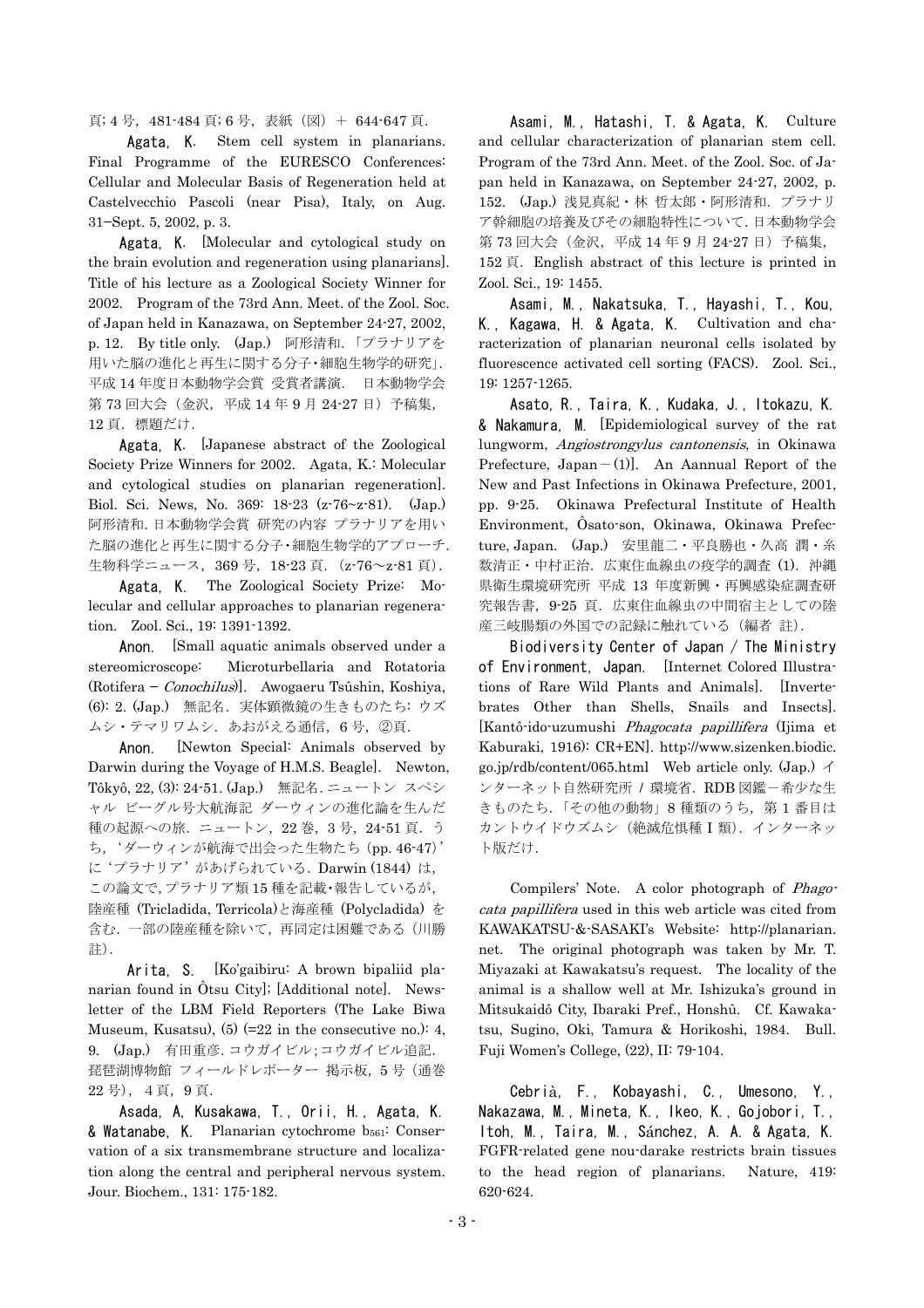Cebrià, F., Kudome, T., Nakazawa, M., Mineta, K., Ikeo, T., Gojobori, T. & Agata, K. The expression of neural-specific genes reveals the structural and molecular complexity of the planarian central nervous system. Mechanisms of Development, 116: 199-204.

Cebrià, F., Nakazawa, M. Mineta, K., Ikeo, K., Gojobori, T. & Agata, K. Dissecting planarian central nervous system regeneraton by the expression of neural-specific genes. Dev. Growth Differ., 44: 135-146.

Gunji, S. [Platyhelminthes-Turbellaria]. In: Chiba-ken Shiryô-Kenkyû-Zaidan (ed.), "Chiba-ken no Shizenshi" (The Nature in Chiba Prefecture), pp. 180-186, 311. Mitsubishi-Denki Documentex, Chiba. (Jap.) 郡司節郎.扁形動物門 Platyhelminthes. 千葉 県史料研究財団 編,千葉県の自然史 本編 6 千葉県の動 物 1-陸と淡水の動物-,180-186 頁,311 頁.三菱電機 ドキュメンテックス.千葉市.

Hooper, R. Animal Tracker 69: Flatworm. The Japan Times, Aug. 2 (Friday), 2002. Dugesia japonica is reported in this serial essay on nature.

Hori, I. & Kishida, Y. Quantitative changes of the nuclear pore during differentiation of the planarian regenerative cells. Program of the 73rd Ann. Meet. of the Zool. Soc. of Japan held in Kanazawa, on September 24-27, 2002, p. 151. (Jap.) 堀 功·岸田嘉一. プラナリアの再生細胞の分化に伴う核膜小孔の量的変化. 日本動物学会 第 73 回大会(金沢,平成 14 年 9 月 24-27 日)予稿集,151 頁.English abstract of this lecture is printed in Zool. Sci., 19: 1454.

Hotta, Y. [A video tape: Planarira]. Mr. Hotta's private production (E-mail address: y-hotta@m1. interq.or.jp). 堀田康夫.<プラナリア>ビデオテープ (VHS 27 分).第 43 回科学技術映像祭 科学教育部門 文 部科学大臣賞受賞作品.

Compilers' Note. Mr. Hotta's first video tape 'Planaria' (17 min.) was produced in 1993. This is the second revised and enlarged version (27 min.). The latter received a Prize of the Minister of the Ministry of Education, Science, Sports and Culture of Japan at the 43rd Science and Technological Cinema Festival (Science Education Section).

Hwang, J. S., Kobayashi, C., Agata, K., Ikeo, K. & Gojobori, I. Identification of caspase-like genes and their expressions during the regeneration of planarian. Final Programme of the EURESCO Conferences: Cellulara and Molecular Basis of Regeneration held at Castelvecchio Pascoli (near Pisa), Italy, on Aug. 31-Sept. 5, 2002, p. 66.

.

Inoue, T., Kumamoto, H., Cebrià, F., Kobayashi, C. & Agata, K. Role of late-expression

genes for recovery of phototaxis behavior during planarian regeneration. Program of the 73rd Ann. Meet. of the Zool. Soc. of Japan held in Kanazawa, on September 24-27, 2002, p. 134. (Jap.) 井上 武・隈元祐司・ セブリア フランセスク・小林千余子・阿形清和.プラナ リアの走光性に関与する1020\_HHおよびeye53クローン の解析.日本動物学会 第 73 回大会(金沢,平成 14 年 9 月 24-27 日)予稿集,134 頁. English abstract of this lecture is printed in Zool. Sci., 19: 1500.

Ishibashi, T., Suehiro, K., Yoshida, W. & Ishida, S. Cloning and expression analysis of the fork head homologue from the marine planarian Polyclad. Program of the 73rd Ann. Meet. of the Zool. Soc. of Japan held in Kanazawa, on September 24-27, 2002, p. 93. (Jap.) 石橋 崇・末広一貴・吉田 渉・石田幸子. 海産プラナリア多岐腸類における fork head 相同遺伝子 の単離および発現解析. 日本動物学会 第 73 回大会(金 沢, 平成 14年 9月 24-27日)予稿集, 93頁.

Ishida, S. & Yoshida, W. [Production of the Database for the biology education of development and regeneration: Marine (6 Polyclad species) and freshwater (14 species) planarians of Japan]. HIROIN (Hirosaki Daigaku Sôgô-Jôhô Center, Kôhô). No. 19: 45-50. http://133.60.236.158/movies/homepage-Info/ T-T.html 石田幸子・吉田 渉.VOD システムによる動物 の発生及び再生コンテンツと本邦産プラナリアのデータ ベースの作成.弘前大学総合情報処理センター広報 HIROIN, 19号, 45-50 頁.

Ishida, S. & Yoshida, W. [VOD Systems]. Normal development of Marine planarian (Polyclads); the regeneration of freshwater planarians (Triclads) / Planarian database: Freshwater planarians; marine planarians. For URL, see the foregoing article listed above. 石田幸子・吉田 渉.VOD システム・プラナリア のデータベース.

Ishida, S. & Yoshida, W., Katô, C., Nishitani, S. & Sakurai, T. Comparative research among the Japanese freshwater planarian Bdellocephala species. Program of the 73rd Ann. Meet. of the Zool. Soc. of Japan held in Kanazawa, on September 24-27, 2002, p. 163. 石田幸子・吉田 渉・加藤千裕・西谷信一郎・櫻井 隆繁. 本邦産淡水棲プラナリア Bdellocephala 属に分類 される種の比較検討.日本動物学会第 73 回大会(金沢, 平成14年9月24-27日)予稿集,163頁. English abstract of this lecture is printed in Zool. Sci., 19: 1426.

Kameoka City (Kyôto Prefecture), Homepage. [Dr. Masaharu Kawakatsu]. http://www.city.kameoka. kyoto.jp/wkame/sekai/sekai3.html. Webpage only. (Jap.) 亀岡市(京都府)ホームページ.世界の KAMEOKA の人 たち.オランダ 川勝正治 亀岡市旭町出身.ウェブページ だけ.

Kawakatsu, M. Location and present condition of the samples of Japanese "Turbellarians" in Kawakatsu's Collection. A distribution material for the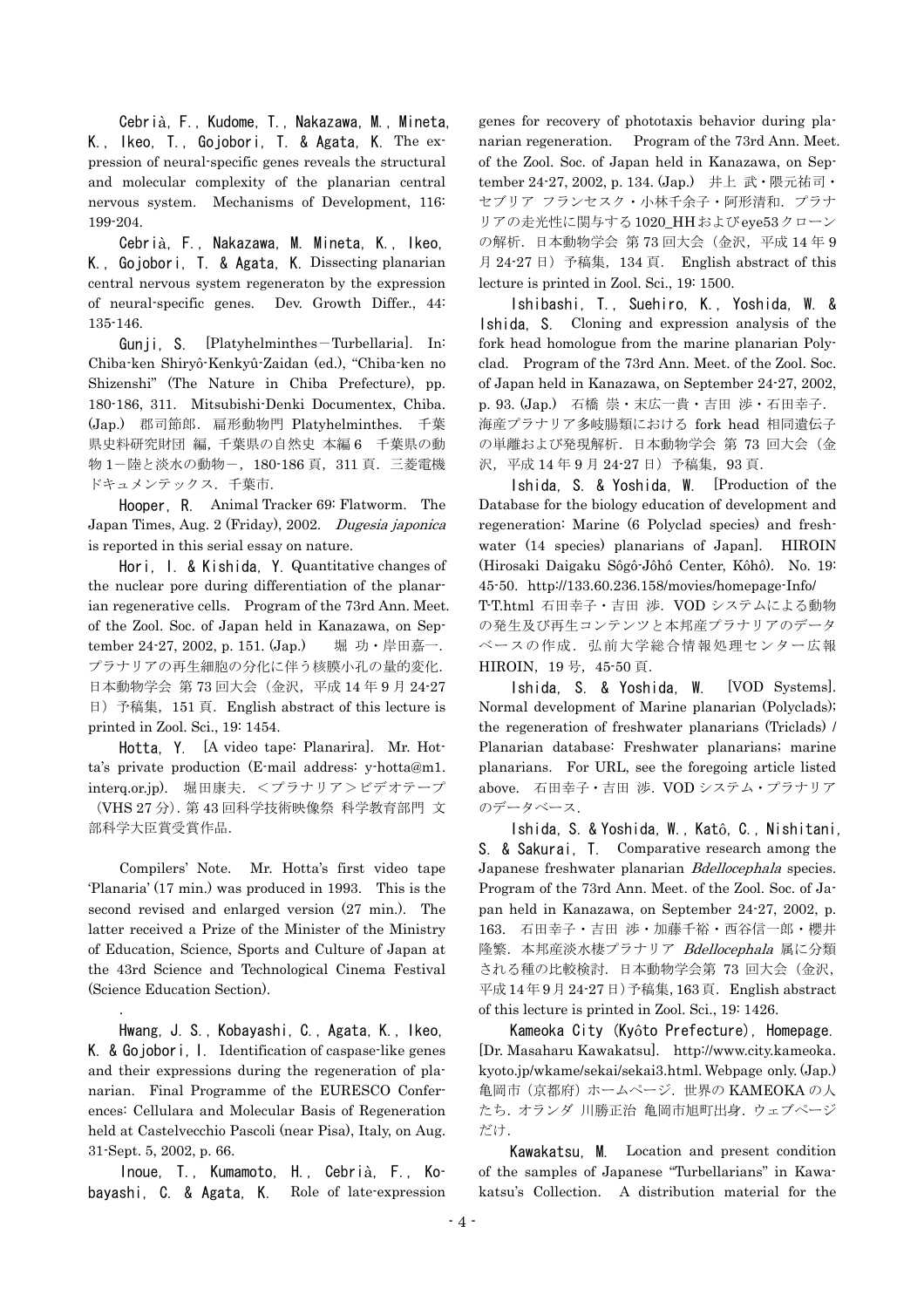participants of the 2002 Meeting of the Taxonomic Association of Freshwater Animals (TAFA) held in Chiba (Nov. 16-17, 2002). Copies were also sent to absent member of the TAFA. It also contains 'A list of Papers on "Turbellarians" Published (and Planned) with Dr. Ronald Sluys (Zoölogisch Museum, Universitat van Amsterdam)(Oct. 13, 2002). Notice: This is not a publication. 川勝正治.日本産渦虫類(扁形動物門:"渦虫 綱")の標本管理状況一主に三岐腸類の場合-. 淡水動物 分類研究会 2002 年度研究集会(千葉県立中央博物館,平 成 14年 11月 16-17日)の参加者への配布資料. Dr. R. Sluys(アムステルダム大学動物博物館)との 1995 年以 降の共著論文目録を含む.(非出版物.)

Kawakatsu, M. Miyama-uzumushi Phagocata vivida (Ijima et Kaburaki, 1916) - One of Near Threatened species (NT) in Tottori Prefecture, Chûgoku Region, Honshû, Japan. In: Tottori-ken Shizen-Kankyô-Chôsa Kenkyûkai (Delegate for Zoology Section: Tsurusaki, N.) (ed.), 'Threatened Wildlife of Tottori Prefecture, Red Data Book: Animals', pp. 9, 22-23, 189. Kankyô-seisaku-ka, Seikatsu-kankyô-bu, Tottori Pref., Tottori. Chû' ô-Insatsu Co., Tottori. (Jap.) 川勝 正治.ミヤマウズムシ ウズムシ目(三岐腸目)ヒラタウ ズムシ科 *Phagocata vivida* (Ijima et Kaburaki, 1916). 鳥取県自然環境調査研究会(動物調査部会 代表:鶴崎展 巨)編,レッドデータブックとっとり-鳥取県の絶滅の恐 れのある野生動植物-(動物編),9 頁,22-23 頁,189 頁.鳥取県生活環境部環境政策課 発行.中央印刷株式会 社,鳥取.

Kawakatsu, M., Ogren, R. E., Froehlich, E. M., Takai, M. & Sasaki, G.-Y. Miscellaneous papers on Turbellarians. Bull. Fuji Women's Univ., (40), II: 157-177. This publication consists of the following 2 articles. 和文著者名:川勝正治・ロバート E.オグレン・ ユードキシア M.フローリッヒ・高井成幸・佐々木 玄祐.

ARTICLE I. Kawakatsu, M., Takai, M. & Sasaki, G. -Y. A list of publications on Japanese Turbellarians (2001) --- Including Titles of publications on foreign Turbellarians written by the Japanese authors  $\cdots$ . Bull. Fuji Women's Univ., (40), II: 162-177. 和文標 題:川勝正治・高井成幸・佐々木 玄祐. 日本産渦虫類文 献目録(2000)-外国産渦虫類に関する邦人著作を含む -.URL は次の通り.

http://planarian.net/db/lst/lst2002.pdf

ARTICLE II. Kawakatsu, M., Ogren, R. E ., Froehlich, E. M. & Sasaki, G. -Y. Additions and corrections of the previous land planarian indices of the world (Turbellaria, Seriata, Tricladida, Terricola). Additions and corrections of the previous land planarian indices of the world-10. Bull. Fuji Women's Univ., (40), II: 162-177. 著者名・標題は英文表記だけ.URL は次の通り.

http://planarian.net/db/lpindex/ix2002.pdf

Compilers' Note. The new name of the 'Bull. Fuji Women's College' is Bull. Fuji Women's Univ. (after 2002).

Kobayashi, K., Arioka, S., Hase, S. & Hoshi, M. Signification of the sexualizing substance produced by the sexualized planarians. Zool. Sci., 19:  $667-672 + a$  schematic figure of the planarian genital system in color printed on the front cover page of the No. 6 issue (vol. 19).

Kobayashi, K., Arioka, S. & Hoshi, M. Seasonal changes in the sexualization of the planarian Dugesia ryukyuensis. Zool. Sci., 19: 1267-1278.

Kobayashi, K., Arioka, S. & Hoshi, M. Inbreeding of the "acquired sexuals" in the planarian Dugesia ryukyuensis produces both diploid and triploid offspring. Program of the 73rd Ann. Meet. of the Zool. Soc. of Japan held in Kanazawa, on September 24-27, 2002, p. 123. (Jap.) 小林和也・有岡幸子・星 元 紀. プラナリアに由来する F1 世代の倍数性について. 日 本動物学会 第 73 回大会(金沢,平成 14 年 9 月 24-27 日) 予稿集,123 頁. English abstract of this lecture is printed in Zool. Sci., 19: 1439.

Kobayashi, C., Cebrià, F., Nakazawa, M., Mineta, K., Ikeo, K., Gojobori, T., Itoh, M., Taira, M., Sánchez, A. A., Umesono, Y. & Agata, K. Identification of a novel brain inhibitory molecule by combination of DNA microarray and RNAI analyses. Final Programme of the EURESCO Conferences: Cellular and Molecular Basis of Regeneration held at Castelvecchio Pascoli (near Pisa), Italy, on Aug. 31-Sept. 5, 2002, p. 69.

Kobayashi, C., Inoue, T. & Agata, K. Effect of ASRNA in planarians. Program of the 73rd Ann. Meet. of the Zool. Soc. of Japan held in Kanazawa, on September 24-27, 2002, p. 134. (Jap.) 小林千余子・井 上 武・阿形清和.プラナリアの遺伝子機能阻害の効果に ついて.日本動物学会 第 73 回大会(金沢,平成 14 年 9 月 24-27 日)予稿集,152 頁. English abstract of this lecture is printed in Zool. Sci., 19: 1454.

Kobayashi, K., & Hoshi, M. Switching from asexual to sexual reproduction in the planarian Dugesia ryukyuensis: change of the fissiparous capacity along with the sexualizing process. Zool. Sci., 19: 661-666.

Minekishi, H. [Several *Convoluta* species from the Far east are very similar to European Convoluta roscoffensis von Graff, 1891]. Taxa, Tôkyô, (13): 41. (Jap.) This is an abstract of a lecture given at the 38th Ann. Meet. of the Jap. Soc. of Syst. Zool. held in Iwai (Ibaraki Prefecture), on June 8−9, 2002. 峯岸秀 雄.本邦産無腸渦虫で,欧米産のものと近似な種について. 日本動物分類学会第 38 回大会(ミュージアムパーク茨城 県自然博物館,平成14年6月8-9日)プログラム,2頁.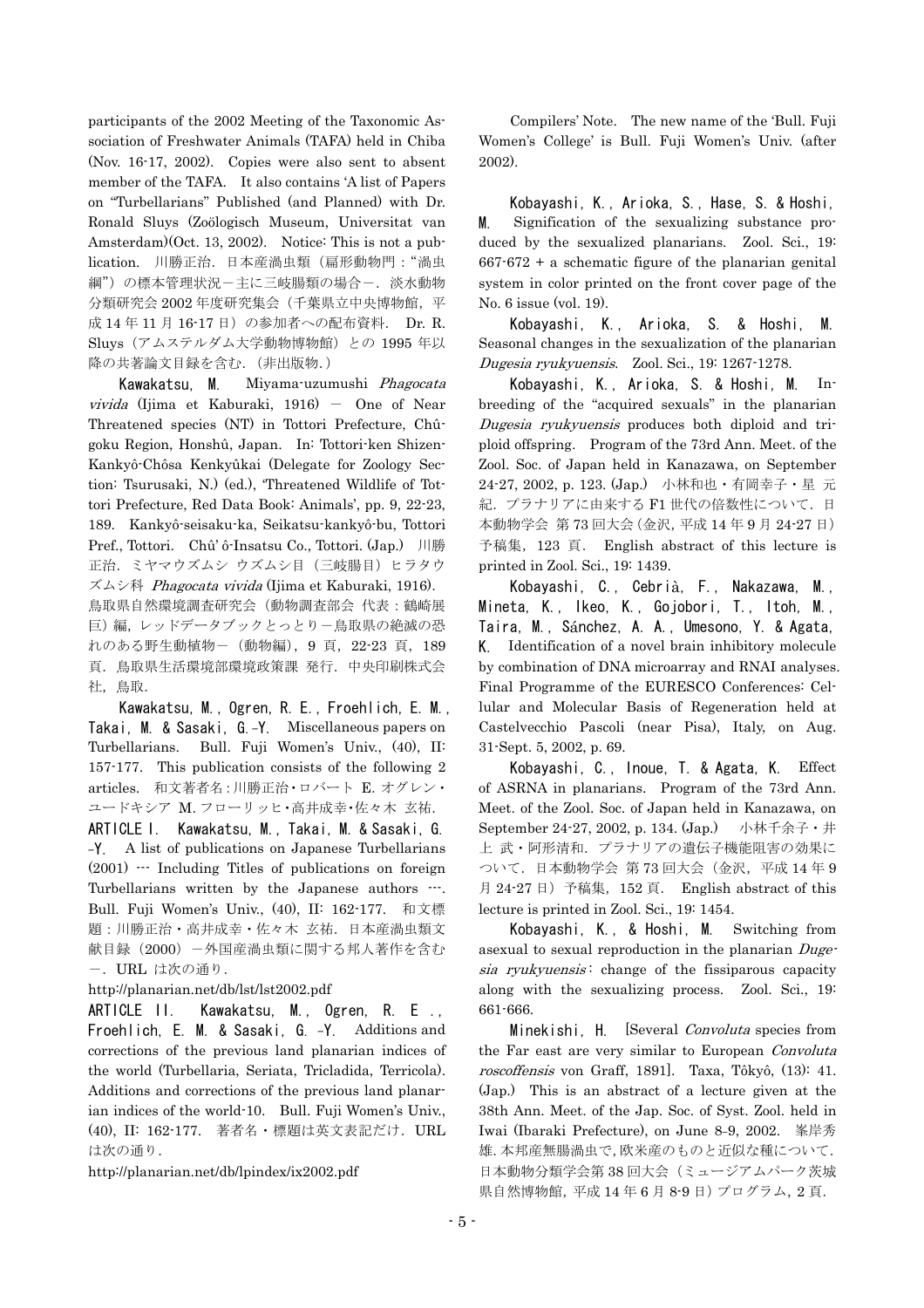Miyashita, H., Kobayashi, K., Matsumoto, M. & Hoshi, M. Effects of the endocrine distributor, bisphenol A, on planarian sexual reproduction. Program of the 73rd Ann. Meet. of the Zool. Soc. of Japan held in Kanazawa, on September 24-27, 2002, p. 141. 宮下仁志・小林一也・松本 緑・星 元紀. プラナリア生殖 器官における内分泌攪乱物質ビスフェノール A の及ぼす 影響.日本動物学会 第 73 回大会(金沢,平成 14 年 9 月 24-27 日)予稿集,141 頁. English abstract of this lecture is printed in Zool. Sci., 19: 1490.

Mori, T., Gohara, R., Horimoto, K., Ueda, T., Anai, T., Kato, F., Takasaki, Y., Takai, M. & Ando, S. cDNA cloning and molecular phylogenetic analysis of intermediate filament proteins of the flatworm Dugesia japonica. Program of the 39th Forum of the Japanese Peptide Society held in Kôbe, on October 16-18, 2002, p. 113. 和文誌名:日本ペプチ ド学会(日本化学会・日本農芸化学会・日本薬学会 共催) 第39回ペプチド討論会(神戸, 平成 14年10月16-18 日)講演要旨集, 113 頁. 英文.

Compilers' Note. This is an English abstract. A short note based upon this abstract is printed in Peptide Science, 2002: 377-378 (published in 2003).

Mori, T., Gohara, R., Ueda, T., Anai, T., Kato, F., Takasaki, Y., Takai, M. & Ando, S. [Molecular evolution of intermediate filament proteins: Analysis of Dugesia japonica]. Program of the 35th Ann. Meet. of the Joint Chemical Societies in Kyûshû held in Fukuoka, on July 19, 2002, p. 229. (Jap.) 森 智行・郷 原るみ・上田敏久・穴井豊昭・加藤富民雄・高崎洋三・高 井成幸・安藤祥司. 中間径フィラメントタンパク質の分 子進化:ナミウズムシの解析.第 39 回化学関連支部合同 九州大会(福岡,平成 14 年 7 月 19 日)講演予稿集,229 頁.

Mori, T., Gohara, R., Ueda, T., Anai, T., Kato, F., Takasaki, Y., Takai, M. & Ando, S. [cDNA cloning of intermediate filament proteins of *Dugesia japonica*]. Biochemistry, 74, (8, Proceedings of the 75th Ann. Meet. of the Biochemistry held in Kyôto, on October 15, 2002): 798. (Jap.) 森 智行・郷原るみ・上田敏久・穴 井豊昭・加藤富民雄・高崎洋三・高井成幸・安藤祥司. ナ ミウズムシ中間径フィラメントタンパク質の cDNA クロ ーニング. 生化学, 74 巻, 8号 (第 75 回日本生化学会大 会発表抄録集),798 頁.

Murayama, H. [An introduction of the following web article by Sasaki, Murayama & Kawakatsu]. A reprint edition of four English abstracts and a single text of land planarian papers published in the SHIBUKITSUBO (1998-2001). URLs are as follows. http://planarian.net/lp/shibukitsubo/lp.html http://planarian.net/lp/shibukitsubo/lp.pdf 村山 均.コウガイビル関係の abstracts が Web articles に.しぶきつぼ,23 号,28 頁.

Newmark, P. A. & Sánchez, A. A. Not your father's planarian: A classic model enters the Era of Functional Genomics. Nature Reviews / Genetics, 3: 210-220. URLs are as follows:

http://www.nature.com/cgi-taf/DynaPage.taf?file=/nrg/ journal/v3/n3/index.html http://www.nature.com/cgi-taf/DynaPage.taf?file=/nrg/

journal/v3/n3/abs/nrg759\_fs.html

Compilers' Note. Dugesia japonica is mentioned in this comprehensive article.

photographs of Bdellocephala annandalei and Phago-Nishino, M., Nakajima, T., Tsujimura, S., Ohta, A. & Sugihara, Y. [Analytical study of the change of ecosystem according to low dissolved oxygen quantity in the profundal zone of the Northern Basin of Lake Biwa-ko: 1998-2000]. Lake Biwa Study Monograph, (19): 3 (prefatory color page including cata kawakatsui), 18-35. (Jap.) 西野麻知子·中島拓 男・辻村茂男・大高明史・杉原夕華. 北湖深湖底部の低酸 素化に伴う生態系変化の解明-チオプローカと底生動物 の変化が訴えるもの-.琵琶湖研究所 所報.19 号,3 頁 (巻頭 原色写真頁),18-35 頁.

Nishino, M. & Ohtaka, H. [Change of the bottom ecosystem in the profundal zone of the northern basin of Lake Biwa-ko]. Ôhmia (Lake Biwa Research Institute News), (73): 1-2. (Jap.) 西野麻知子・大 高明史. 北湖の深い湖底にみられる生態系変化 湖底の生 物変化は何を訴えているのか? オウミア(琵琶湖研究所 ニュース), 73号, 1-2 頁.

Nishino, M., Ohtaka, A. & Kawakatsu, M. A naturalized population of an exotic freshwater planarian, Girardia tigrina (Girard, 1850), found in Lake Biwa-ko, Japan. Ôhmia (Lake Biwa Research Institute News), (75): 4. (Jap.) 西野麻知子・大高明史・川勝 正治.琵琶湖で新たにみつかったアメリカナミウズムシ. オウミア(琵琶湖研究所ニュース),75 号,4 頁.

Obinata, T. (et al.). [Determination of the Zoological Society Prize Winners for 2002]. [Agata, K.: Molecular and cytological study on the brain evolution and regeneration using planarians], etc. Biol. Sci. News, No. 368: 17-18, 21, 34 (z-48~49, z-52, z-65). (Jap.) 大日方 昴(ほか)."平成 14 年度日本動物学会賞 の選考を終えて"の中の一項目と関連記事.日本動物学会 賞 阿形清和氏「プラナリアを用いた脳の進化と再生に関 する研究」.生物科学ニュース, 368号, 17-18 頁, 21 頁, 34 頁 (z-48~z-49 頁, z-52 頁, z-65 頁).

Ogawa, K., Ishihara, S., Saito,Y., Mineta, K., Nakazawa, M., Ikeo, K., Gojobori, T., Watanabe, T. & Agata, K. Induction of a noggin-like gene by ectopic DV interaction during planarian regeneration. Develop. Biol., 250: 59-70.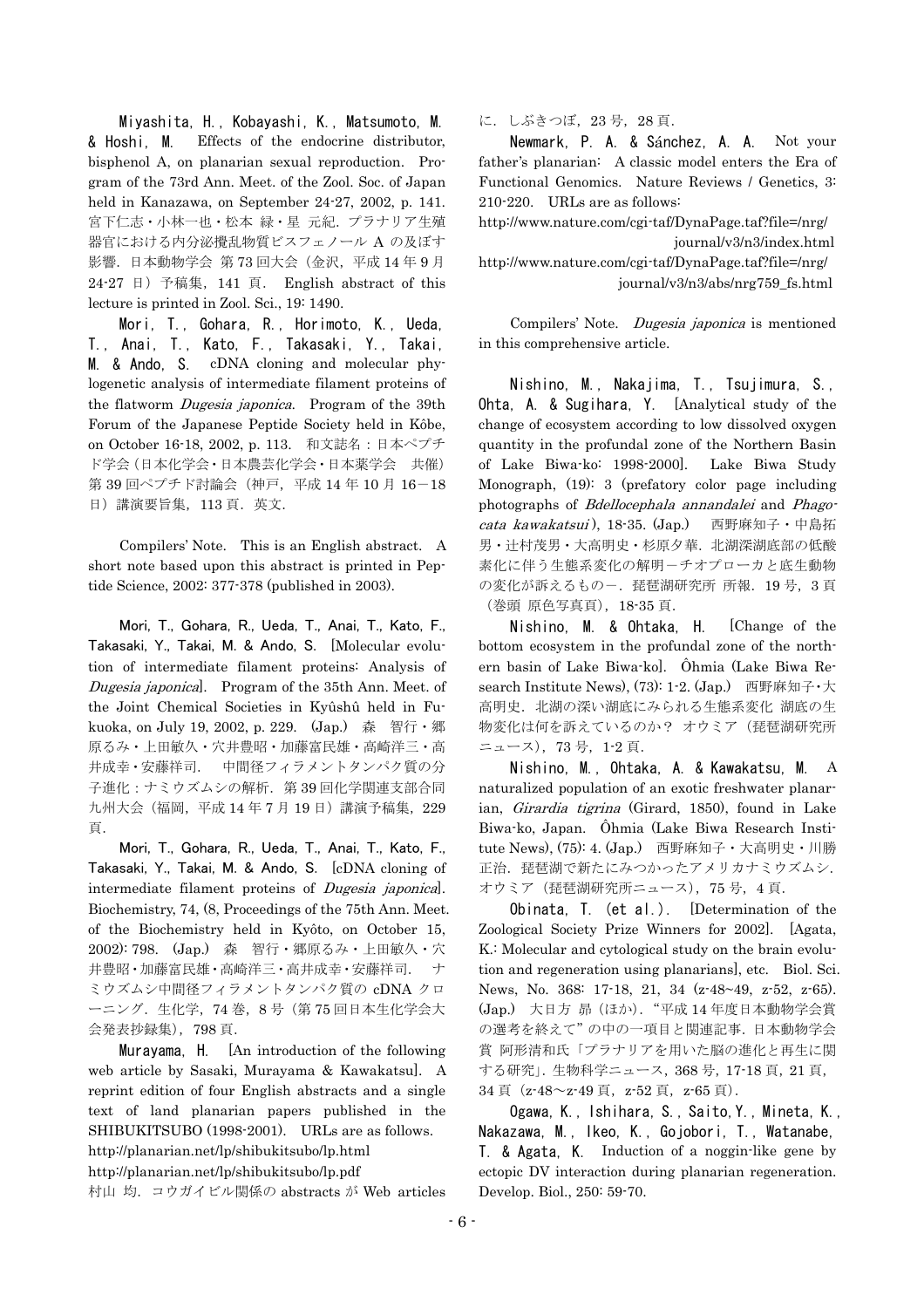Ogawa, K., Kobayashi, C., Hayashi, T., Orii, K., Watanabe, K. & Agata, K. Planarian fibroblast growth factor receptor homologs expressed in stem cells and cephalic ganglions. Div. Growth Differ., 44: 191-204.

Ohtaka, A. & Itô, T. Outline of profundal zoobenthos in oligotrophic caldera lakes Shikotsu and Toya in Hokkaido, northern Japan, with special reference to oligochaetes. Biol. Inland Waters, Nara, (17): 9-16. (Jap. with Eng. abstract.) 大高明史・伊藤富子. 支笏湖および洞爺湖深底部における貧毛類を中心とした 底生動物群集の概要. 陸水学報, 17 号, 9-16 頁.

Note. Microturbellarian species were collected from deep bottom stations (360m in depth of Lake Shikotsu-ko and 50m in depth of Lake Tôya-ko).

**Okochi, I.** [*Platydemus manokwari* de Beauchamp,  $1962 -$  an alien land planarian as a new enemy of endemic land snails in the Ogasawara Islands, Japan]. In: Ecol. Soc. of Japan (ed.; Supervised by Murakami, O & Washiya, I.), "Handbook of Alien Species in Japan", p. 167. Chijin-Shokan Publ., Tôkyô. (Jap.) 大河内 勇.ニューギニアヤリガタウズムシ-小 笠原の固有陸産貝類の脅威-.日本生態学会 編,村上興 正・鷲谷いずみ 監修,『外来種ハンドブック』,第3章, 外来動物例集,167 頁;318 頁,付表 9-1.外来種リスト. 地人書館, 東京.

the planarian *Dugesia japonica*. I. The muscular sys-Orii, H., Ito, H. & Watanabe, K. Anatomy of tem revealed by antisera against myosin heavy chains. Zool. Sci., 19: 1123-1131.

Planarian vasa related Orii, H., Yamashita, R., Mochizuki, K., Fujisawa, T. & Watanabe, K. genes expressed in the stem cells. Program of the 73rd Ann. Meet. of the Zool. Soc. of Japan held in Kanazawa, on September 24-27, 2002, p. 152. (Jap.) 織 井秀文・山下麗那・望月一史・藤澤敏孝・渡邊憲二.プラ ナリア vasa 関連遺伝子の幹細胞特異的発現.日本動物学 会第 73 回大会(金沢,平成 14 年 9 月 24-27 日)予稿集, 152 頁. English abstract of this lecture is printed in

Zool. Sci., 19: 1455.

Saito, Y., Watanabe, K. & Agata, K. Grafting analysis of planarian left-right axis formation. Program of the 73rd Ann. Meet. of the Zool. Soc. of Japan held in Kanazawa, on September 24-27, 2002, p. 94. (Jap.) 齋藤由美・渡邊憲二・阿形清和.移植によるプラ ナリア左右軸の解析.日本動物学会 第 73 回大会(金沢, 平成 14 年 9 月 24-27 日)予稿集,94 頁. English abstract of this lecture is printed in Zool. Sci., 19: 1446.

Sakai, T., Kato, K., Watanabe, K. & Orii, H. Planarian pharynx regeneration revealed by the expression of myosin heavy chain-A. Int. Jour. Dev. Biol., 46: 329-332.

reproduction of the freshwater planarian, Dugesia ja-Sakurai, T. Effects of chicken liver on asexual ponica. Program of the 73rd Ann. Meet. of the Zool. Soc. of Japan held in Kanazawa, on September 24-27, 2002, p.162. (Jap.) 櫻井隆繁. 淡水棲プラナリア, ナミ ウズムシの無性生殖に及ぼす鶏肝給餌の影響.日本動物学 会 第 73 回大会(金沢,平成 14 年 9 月 24-27 日)予稿集, 162 頁. English abstract of this lecture is printed in

Zool. Sci., 19: 1503.

planarian *Dugesia japonica*. Program of the 73rd Ann. Sasaki, R., Takeuchi, A., Iwasaki, T. & Nakauchi, Y. Localization of a 540kDa connectin/ titin-related protein in muscle cells of the fresh water Meet. of the Zool. Soc. of Japan held in Kanazawa, on September 24-27, 2002, p.166. (Jap.) 佐々木 僚・竹内 あゆみ・岩崎哲宏・中内祐二.ナミウズムシの筋細胞にお けるコネクチン様 540kDa タンパク質の局在.日本動物 学会 第 73 回大会(金沢,平成 14 年 9 月 24-27 日)予稿 集,166 頁.English abstract of this lecture is printed in Zool. Sci., 19: 1436.

Shibata, N., Fukumura, R., Okumura, R., Hayashi, T., Araki, R., Abe, M., Ueno, N., & Agata, K. Molecular approach to characterization of totipotent stem cell in planarian. Program of the 73rd Ann. Meet. of the Zool. Soc. of Japan held in Kanazawa, on September 24-27, 2002, p.166. (Jap.) 柴田典人・福村龍 太郎・奥村亮一・林 哲太郎・荒木良子・安倍真澄・上野 直人・阿形清和.プラナリア全能性幹細胞特異的遺伝子の 網羅的解析.日本動物学会 第 73 回大会(金沢,平成 14 年 9 月 24-27 日) 予稿集, 166 頁. English abstract of this lecture is printed in Zool. Sci., 19: 1454.

Shirasawa, Y. & Yoshihama, I., Seo, N. & Furuta, E. Ultrastructure and secretory function of the granules of the mucous cells in the land planarian Bipalium nobile. Program of the 73rd Ann. Meet. of the Zool. Soc. of Japan held in Kanazawa, on September 24-27, 2002, p.166. (Jap.) 白澤康子・吉濱 勲・瀬尾 直美·古田恵美子. 陸棲プラナリア(Bipalium nobile) 粘 液細胞顆粒の超微細形態とその分泌.日本動物学会 第 73 回大会(金沢,平成 14 年 9 月 24-27 日)予稿集,166 頁. English abstract of this lecture is printed in Zool. Sci., 19: 1437.

Sluys, R. Mondiale biodiversiteit van wormen ontsloten. [De Ball-collectie / De Kawakatsu-collectie]. ßèta Bulletin (Faculteit der Natuurwetenschappen, Wiskunde & Informatica, Universitat van Amsterdam), (5): 4-5. The acquisition of the Ball and Kawakatsu Collections.

Sluys, R. Heen en weer: Bereisde platwormen. Verborgen Schatten van Minerva, Zöol Mus., Univ. van Amsterdam (for 2002), p. 35. [De Ball-collectie, with Dr. Sluys' portrait who showing slide boxes returned]. The salvage and subsequent acquisition of the former Ball Collection.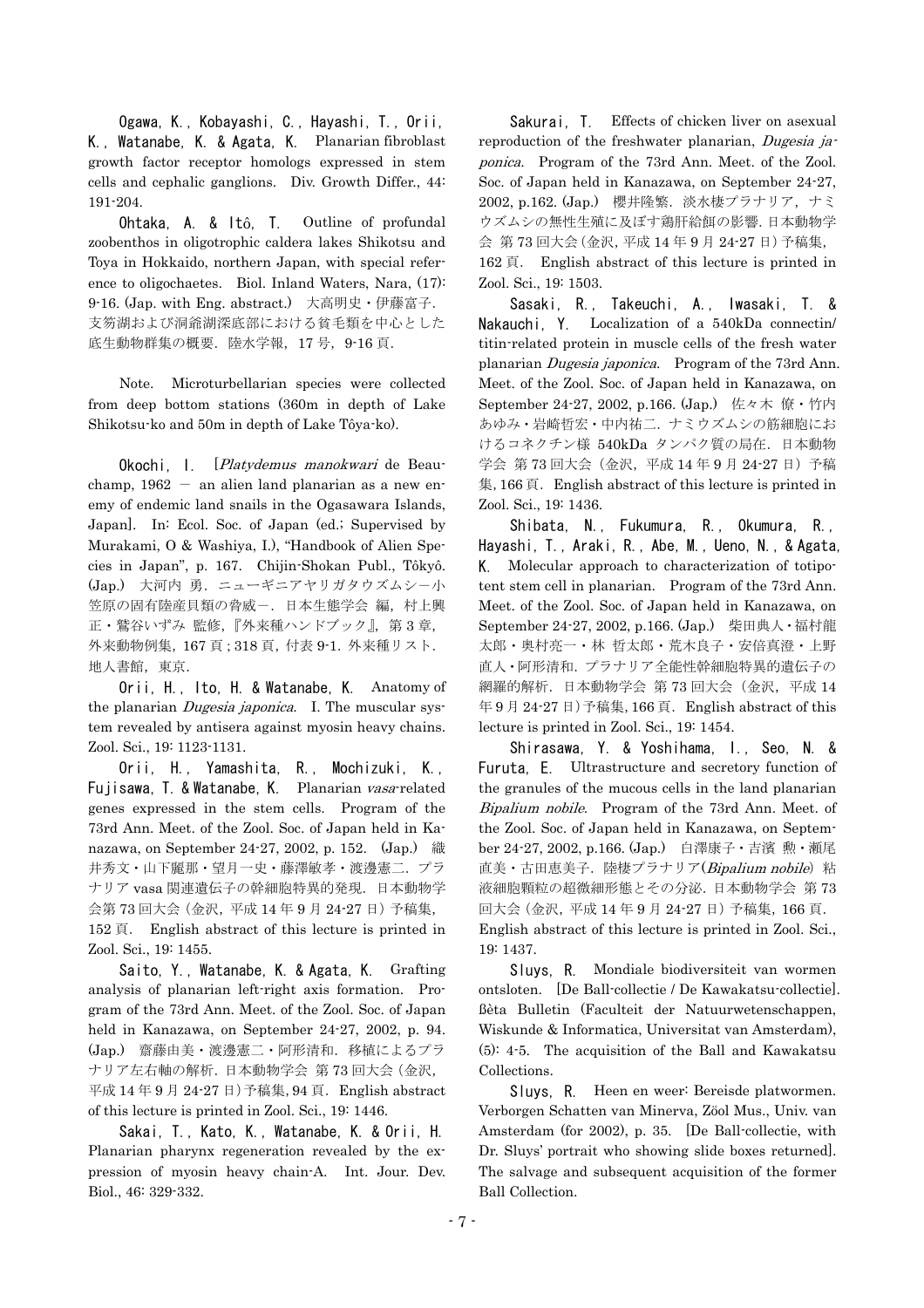Tanaka, I. Platyhelminthes: Turbellaria. In: Nishijima, N. (supervised), Nishida, M., Shikatani, N. & Shokita, S. (eds.), "Inland Water Organisms of the Ryûkyû Islands", pp. 43-48. Tôkai University Press, Tôkyô. (Jap.) 田中一郎. 扁形動物門 序説; I. 渦虫綱 Turbellaria. 西島信昇 監修, 西田 睦·鹿谷法一·諸喜 田茂充 編,琉球列島の陸水動物, 10 章, 135-140 頁. 東 海大学出版会,東京.

Tarui, H., Hayashi, T., Kudome, T., Mineta, K., Ikeo, K. & Gojobori, T. Comparing the gene expression profiles of visual neurons between planarian and mouse retina by single cell PCR analysis. Program of the 73rd Ann. Meet. of the Zool. Soc. of Japan held in Kanazawa, on September 24-27, 2002, p.156. (Jap.) 樽井 寛・林 哲太郎・久留智美・峯田克彦・ 池尾一穂・五條堀 孝.プラナリアとマウス視細胞の単一 細胞単位での遺伝子発現プロファイルの比較.日本動物学 会 第 73 回大会(金沢,平成 14 年 9 月 24-27 日)予稿集,

156 頁. English abstract of this lecture is printed in Zool. Sci., 19: 1452.

Tazaki, A., Kato, K., Orii, H., Agata, K. & Watanabe, K. The body margin of the planarian Dugesia japonica : Characterization by the expression of an intermediate filament gene. Dev. Genes Evol., 212: 365-373.

Teshirogi, W. & Ishida, S. Regeneration. In: Ishihara, K., Kanai, R., Khono, S. & Nômura, T. (eds.), "Encyclopedia of the Biological data", Part II, pp. 1928-1952. Asakura Shoten Publ., Tôkyô. (Jap.) 手 代木 渉・石田幸子. 再生. 石原勝敏・金井龍二・河野重 行・能村哲郎 編,「生物学データ大百科事典,下巻」, 1928-1952 頁.

Tsuneki, K. Morphogenesis. In: Ishihara, K., Kanai, R., Khono, S. & Nômura, T. (eds.), "Encyclopedia of the Biological data", Part II, pp. 1957. Asakura Shoten Publ., Tôkyô. (Jap.) 常木和日子.変態. 石原勝 敏・金井龍二・河野重行・能村哲郎 編,「生物学データ大 百科事典,下巻」,1957 頁.オオツノヒラムシ Planocera multitentaculata Katô, 1944 の幼生と変態の図を引用.

Timoshkin, O. A. Enigmatic Turbellaria species flocks from Ancient Lake Baikal: Examples of "non-Darwinal evolution"? Abstracts of the Third Internat. Symposium Ancient Lakes: Speciation, Development in Time and Spac, Natural History, Irkutsk, Russia (September 2-7, 2002), pp. 188-189. Nauka, Novosibirsk, Russia.

Uchida, H. [Marine invertebrates observed on the shore of the Tenjin-zaki Cape, Tanabe City, Wakayama Prefecture, Honshû: Polychaeta, Coelenterata, etc.]. Kuroshio, (21): 43-45. (Jap.) 内田紘臣.田辺市天 神崎の観察会で見られた多毛類とイソギンチャク類. く ろしお, 21号, 43-45 頁. Notoplana humilis (Stimpson, 1857)と Leptoplana sp. の記録を含む.

Compiler's Note. Two Polyclads are listed: Notoplana humilis (Stimpson, 1857) and Leptoplana sp.

Yamamoto, K. Chromosomal analysis of Dugesia ryukyuensis collected from a spring-fed pond at Kinbu-chô, Kunigami, Okinawa, Japan. Transact. Nagasaki Biol. Soc., (54): 77. By title only. (Jap.) 山本 清彦.沖縄金武町の淡水産プラナリア. 純心中学校・純 心女子高等学校 紀要, 28 号, 31-35 頁. 長崎県生物学会 誌,54 号,77 頁.表題だけ.

Yamamoto. K. Distribution of Bipalium sp. Nagasaki-5 and [its] karyotype. Bull. Junshin Junior Highschool & Junshin Women's High School, (29): 37-43. (Jap. with Eng. sum.) 山本清彦.長崎県内で採 集された黒いコウガイビル. 純心中学校・純心女子高等 学校 紀要,29 号,37-43 頁.

Yoshida, W., Takeo, M., Toyota, R. & Ishida, S. Retrotransposon expression on the no-regenerating tail fragment in the planarian Bdellocephala  $brunne[a]$ . Program of the 73rd Ann. Meet. of the Zool. Soc. of Japan held in Kanazawa, on September 24-27, 2002, p.152. (Jap.) 吉田 渉・武尾 真・豊田留美 子・石田幸子.イズミオオウズムシの頭部再生不能断片に おけるレトロトランスポゾンの発現.日本動物学会 第 73 回大会(金沢,平成 14 年 9 月 24-27 日)予稿集,152 頁. English abstract of this lecture is printed in Zool. Sci.,

19: 1455.

\*\*\*\*\*\*\*\*\*\*\*\*\*\*\*\*\*\*\*\*

Addresses of the Authors :

 Dr. Masaharu KAWAKATSU, 9jô 9chôme 1-8, Shinkotoni, Kita-ku, Sapporo (Hokkaidô) 001-0909, Japan. Tel & Fax (International: +81 11 762 4450); (Domestic: 011 762 4450).

E-mail (Miss Miyuki Kawakatsu): DQA01524@nifty.ne.jp (The 4th character is "zero", not the letter O.)